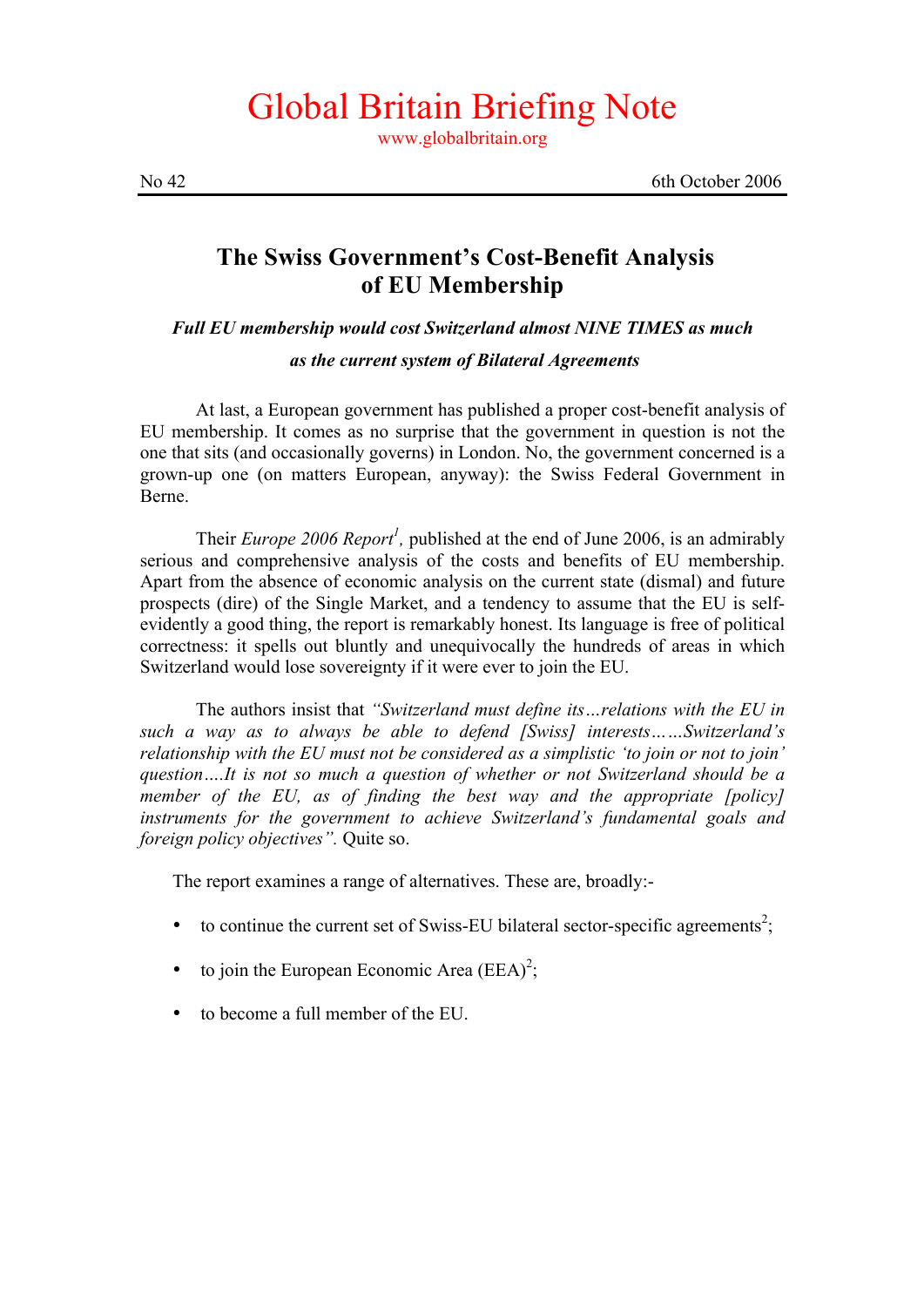## **Costs & Benefits**

The report quantifies the ongoing budgetary cost to Switzerland of each of the three alternative "policy instruments". These are summarised in the table. It can be seen that full EU membership would cost almost NINE TIMES as much as the current system of Swiss-EU Bilateral Agreements, based on the estimated Swiss gross contribution to the EU Budget, or over SIX TIMES as much based on the estimated Swiss net contribution. Joining the EEA would be significantly more costly than the current Bilateral Agreements, but still far less costly than joining the EU.

| Annual Cost to Switzerland of alternative relationships with EU:<br>2007-2013 |                              |              |
|-------------------------------------------------------------------------------|------------------------------|--------------|
|                                                                               | <b>Swiss francs millions</b> | <b>Index</b> |
| Continue Bilateral Agreements                                                 | 557                          | 100          |
| Join EEA                                                                      | 737                          | 132          |
| Join EU (net contribution)                                                    | 3400                         | 610          |
| Join EU (gross contribution)                                                  | 4940                         | 886          |

The authors point out that these "budgetary" costs do not reflect the "dynamic" knock-on or induced effects of costs – and benefits – associated with each alternative. Curiously, they do not cite any of the numerous reports by the Commission and others<sup>3</sup> quantifying the current underperformance of and the depressing outlook for the Single Market. They do however state that *"the negative economic effects (higher real domestic interest rates on joining the euro, net contribution to the EU Budget) are likely in the short and medium term to outweigh any positive effects resulting from full Single Market integration".* On the euro*,* they note that *"the adoption of the euro has frequently been associated with higher prices*", citing opinion polling by the Commission in November 2005 in which 93 per cent of respondents across the eurozone said that the advent of the euro had put prices up.

## **Transferring sovereignty on joining the EU: Consequences**

The report makes no bones about the extent of the sovereignty that Switzerland would give up (to Brussels) if it were to join the EU, and the effect that that would have on Swiss citizens' democratic rights, which are part and parcel of the extraordinary autonomy and independence that its cantons have enjoyed for centuries. In return for giving up sovereignty, it says, Switzerland would be able to participate fully in EU decision-making.

"Participating fully" would mean having a maximum 2.7 per cent vote in the EU Council of ministers, and 2.7 per cent of seats in the European Parliament. The authors note, correctly, that the result of EU enlargement and the abolishing of the veto in ever more policy areas is the loss of influence of large and small memberstates alike. The report makes no explicit judgement as to whether the loss in Swiss sovereignty and the imposition of substantial costs on the domestic economy would be compensated by Swiss "participation" in EU decision-making.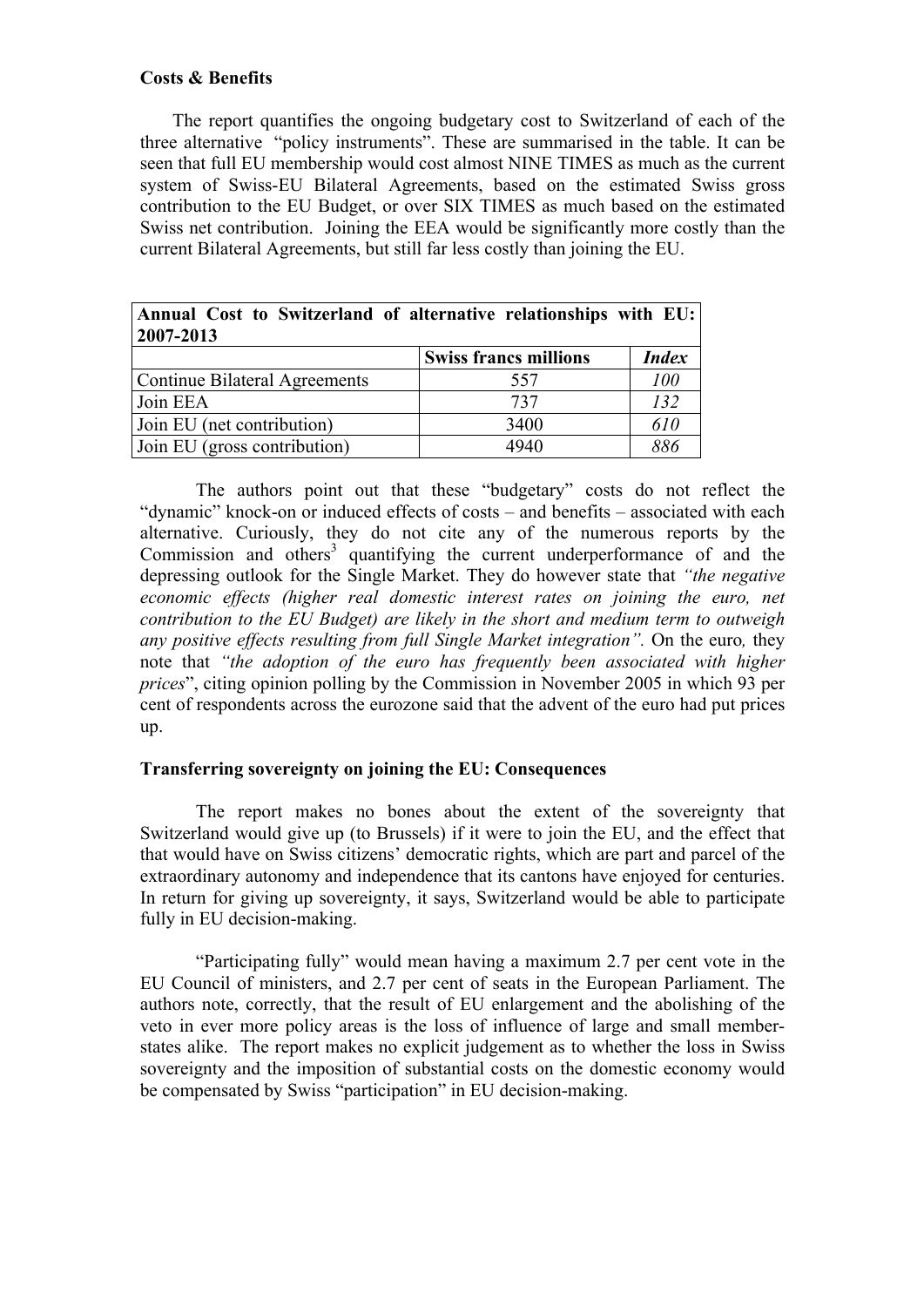#### **The Report's Conclusions**

The policy of the federal government in Berne is to join the EU (provided the Swiss people consent by referendum, which looks unlikely at the moment). Thus, the application to join, lodged by Switzerland in 1992, *"has not been withdrawn".* Joining the EU, says the report, is *"considered to be a long-term option*".

The report concludes that Switzerland's interests are best served by continuing to develop the existing system of bilateral sector-specific agreements with the EU – so long as that system allows the country the freedom of manoeuvre it enjoys at present. That freedom is restricted by the ever-increasing legal and regulatory constraints of the *acquis communautaire*, which will inevitably increase. It must be said however that those constraints appear to be felt more by Swiss politicians than the population as a whole, who seem not to share their leaders' enthusiasm for the EU.

#### **Switzerland and Europe**

Switzerland, with a population of 7.2 million, not a member of the EU, is surrounded on all sides by EU (and eurozone) countries: Germany, Austria, Italy and France. Around 70 per cent of Swiss foreign trade is with the EU. (For the UK the comparable proportion is around 40 per cent.) The Swiss economy exhibits low real growth (averaging 1.7 per cent per year for the period 1998 – 2007, which happens to be the arithmetic average of the growth rates of its four EU neighbours over the same period). Switzerland's GDP per capita was 57 per cent higher than that of the eurozone in 2004; it has low unemployment, low government borrowing and a high savings ratio.

Switzerland has been a member of EFTA (the European Free Trade Association) since 1960. Its fellow-members are Norway, Iceland & Lichtenstein. It has had a Free Trade Agreement in industrial goods with the EC/EU since 1972. The Berne government applied to join the EEA (the European Economic Area, which consists of EU-25 plus Norway, Iceland & Lichtenstein) in 1992, but the Swiss people, by referendum, refused their consent. Seven sector-specific bilateral Swiss-EU free trade agreements ("Bilateral Agreements I") came into force in 2002; a further nine ("Bilateral Agreements II") came into force in 2004<sup>3</sup>.

Switzerland joined the United Nations Organisation in 2002. It has its own seat – and exercises its own vote – in the World Trade Organisation, which is headquartered in Geneva. In line with its policy of neutrality, which began in 1515 and (except under Napoleon between 1798 and 1812) continues to this day, Switzerland is not a member of NATO. Its currency is the Swiss Franc ("CHF").